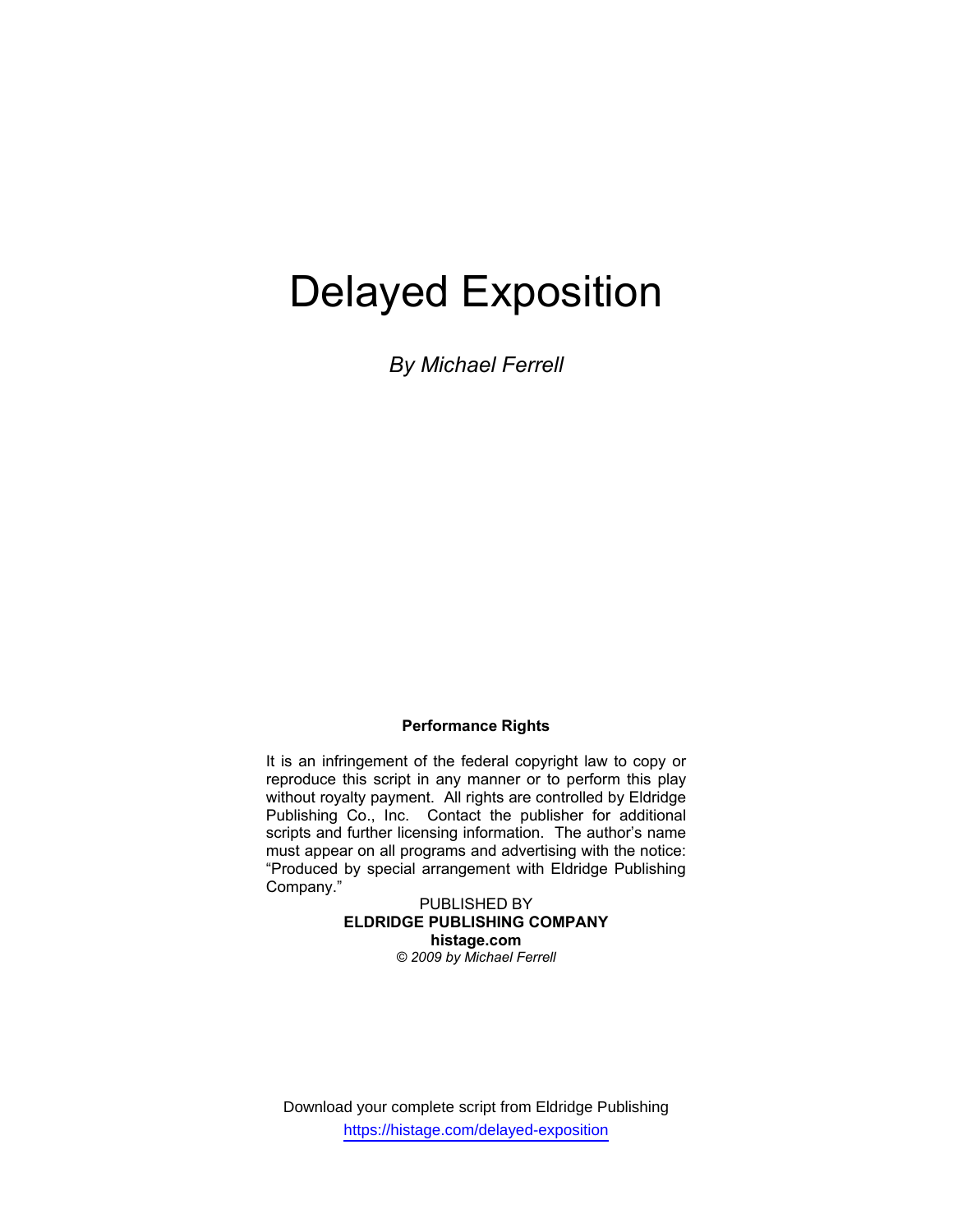*Delayed Exposition - 2 -* 

#### **DEDICATION**

*To my sister, Jennifer, who taught me how to write.* 

#### **STORY OF THE PLAY**

Two class-clown type guys are playing a video basketball game and discussing one of their girlfriends. When one of the guys loses the game, along with his temper, the illusion of the fourth wall gets broken. The two young men, now exposed for being merely actors in a play, argue and debate about what to do next. When the character "Jessica" enters and proves to be trapped in the world of the play, things go more than haywire. The play is set in real time, able to be adapted to whatever situation or play competition in which it is performed.

#### **PREMIERE PERFORMANCE**

"Delayed Exposition" was first performed at the University of North Carolina at Greensboro in 1998. It was directed by Michael Ferrell, Josh Purvis, and Chris Chalk. The cast was as follows: Steve - Michael Ferrell; Todd - Josh Purvis; and Jessica - Clare Trautvetter

Distinguished Play – NCTC Regional Festival, 2001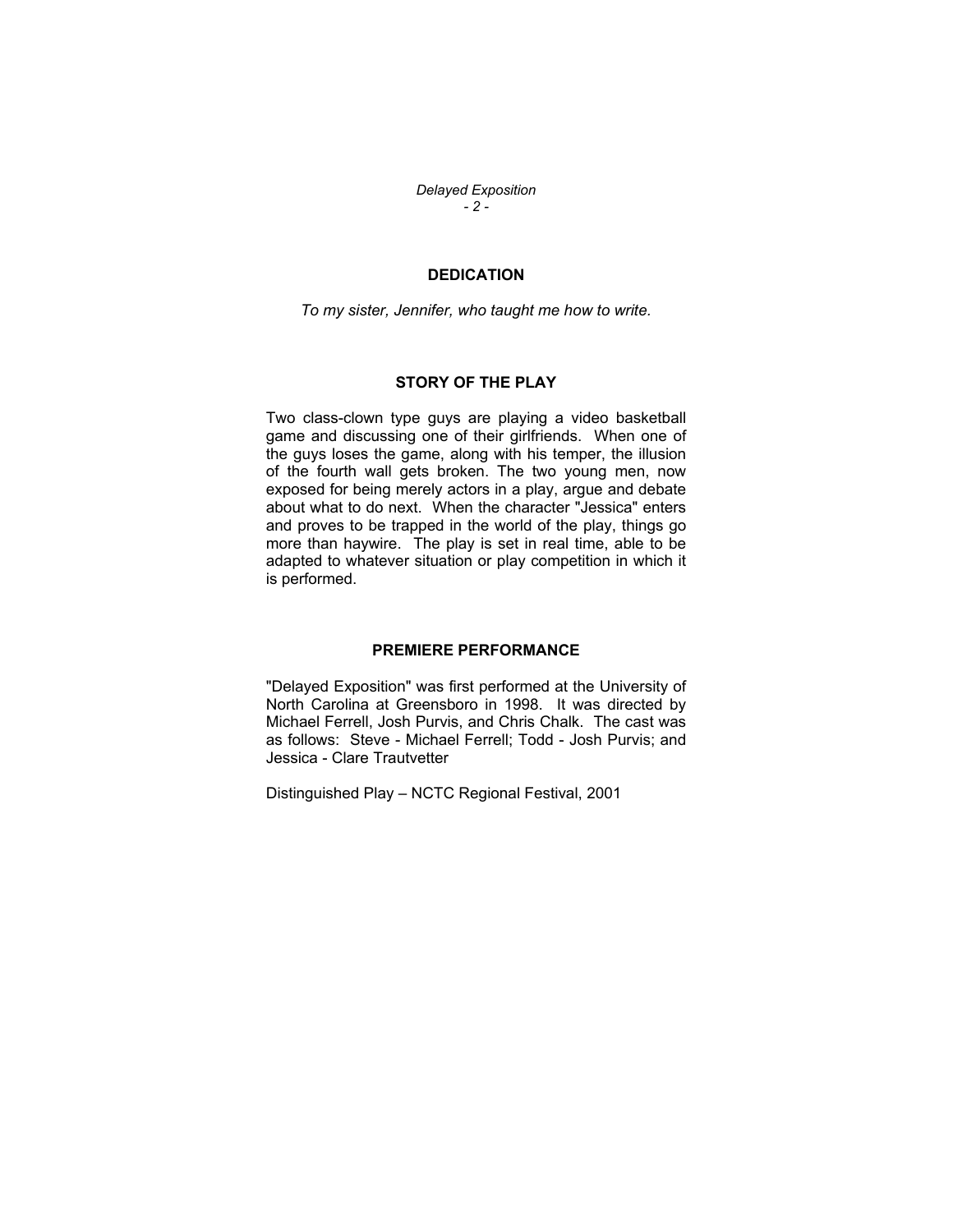*Delayed Exposition - 3 -* 

## **CAST OF CHARACTERS**

**STEVE:** Teen guy, also known as Actor B.

**TODD:** Steve's buddy, also known as Actor A.

**JESSICA:** Steve's girl friend.

## **SETTING**

The set is Todd's house, with shabby pieces of furniture suggesting an actual house where people live. There is a couch, downstage, facing the audience. An imaginary TV is out towards the audience. The controllers are tied to the legs of the table. At one side of the stage is the home's front door.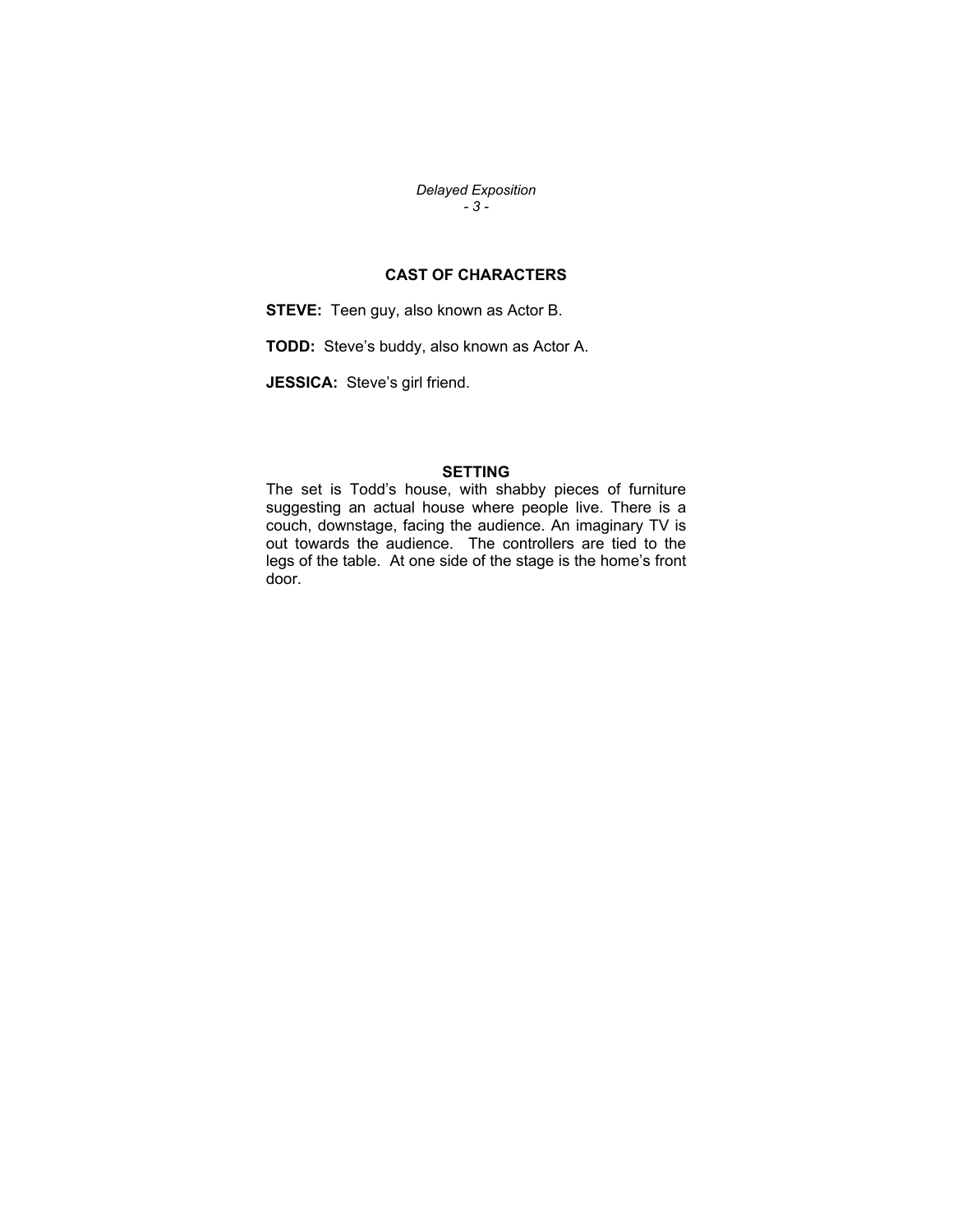*Delayed Exposition - 4 -* 

#### **Delayed Exposition**

*(AT RISE: STEVE and TODD are playing basketball on a video game. THEY are on the couch, downstage, facing the audience. The controllers are tied to the legs of the table. The imaginary TV is out towards the audience. Steve and Todd are playing furiously as the lights go up.)* 

**STEVE:** Yeah, son, whatchu got?

**TODD:** You want me to pull the three? You want me to pull it?

**STEVE:** Pull it, let's see what you got—see you're scared. You gotta pass it off.

**TODD:** Pass this off! Ugh!

*(TODD dunks on STEVE. In the game. Of course.)* 

**STEVE:** That was nuthin'.

**TODD:** Wait, wait, wait, check out the replay. Bam! Tell me that wasn't hot!

**STEVE:** It was aight.

**TODD:** Let's see what you got then. Watch out for this steal…

**STEVE:** Watch out for this, son … Bam!

**TODD:** Wow. A jump shot. Big man. Two points.

**STEVE:** It's your game, man. How'm I supposed to beat you at your own game?

**TODD:** I don't play this game unless you're over here. You think I practice when I'm home by myself?

**STEVE:** Yeah, you play against the computer. Aight, here I go. That's what's up …. Shot … water, sucker! Raining on you. Three points.

**TODD:** What does it matter? There's only a few seconds left in the game.

**STEVE:** Just enough time for the "Comeback Kid" to do his thing.

**TODD:** Bring it.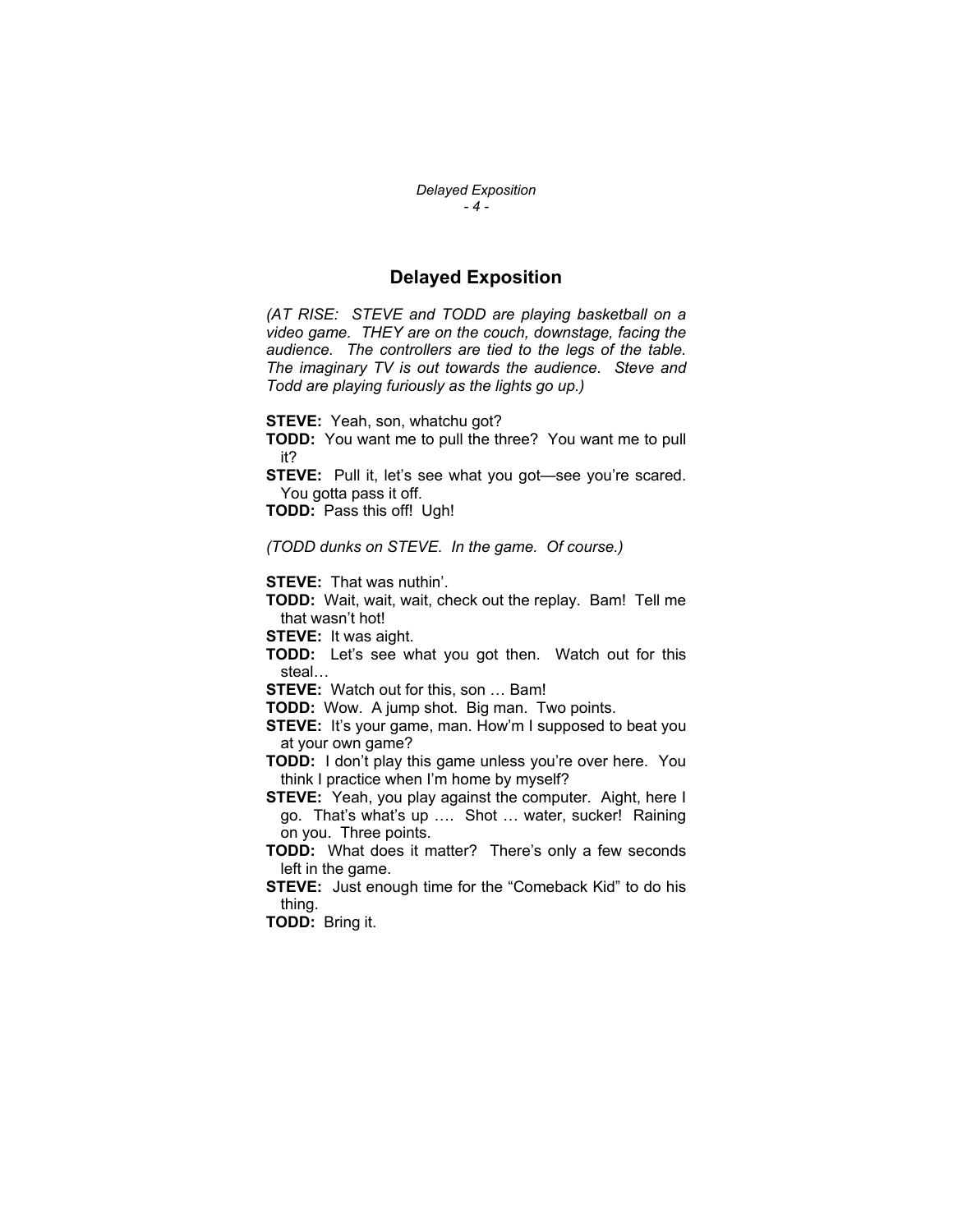*Delayed Exposition - 5 -* 

*(STEVE pauses the game suddenly.)* 

**STEVE:** Hold up, wait. **TODD:** What are you doing? Why'd you pause the game? **STEVE:** I just remembered something. **TODD:** What—that you suck at this game? **STEVE:** No, I was supposed to call Jessica. **TODD:** So? **STEVE:** She was supposed to meet me here at your house. We had a date. **TODD:** You can't have a date. She's your girlfriend. **STEVE:** What kind of logic is that? **TODD:** If she's your girlfriend, it's not a date. It's just killing time before you make out with her. **STEVE:** Yo, I messed up big time. We were supposed to go see a play or something. **TODD:** A play? Yo, that sounds awful. **STEVE:** I know. It was her idea. What time is it? **TODD:** 7:45. **STEVE:** It's probably too late. **TODD:** Is she gonna be mad at you? **STEVE:** Yeah, she's gonna be mad. You know Jessica. **TODD:** So what are you gonna do? **STEVE:** Buy her flowers or something… **TODD:** No, man, I mean about the game. You gonna throw in the towel? This is the playoffs. You call her, the game's over. You gonna throw it all away for a girl? **STEVE:** Don't do that, man, this is real life, this is serious. **TODD:** And the playoffs aren't serious? **STEVE:** *(Sits down quickly.)* All right, fine, I'll show you why they call me the "Comeback Kid." **TODD:** Nobody's ever called you that, Steve. **STEVE:** They will after today. **TODD:** There's fifteen seconds left. **STEVE:** All the time I need, Todd. **TODD:** You're down by seventeen. That's more than a point per second. That's why you failed math too. **STEVE:** Here it is—three pointer ...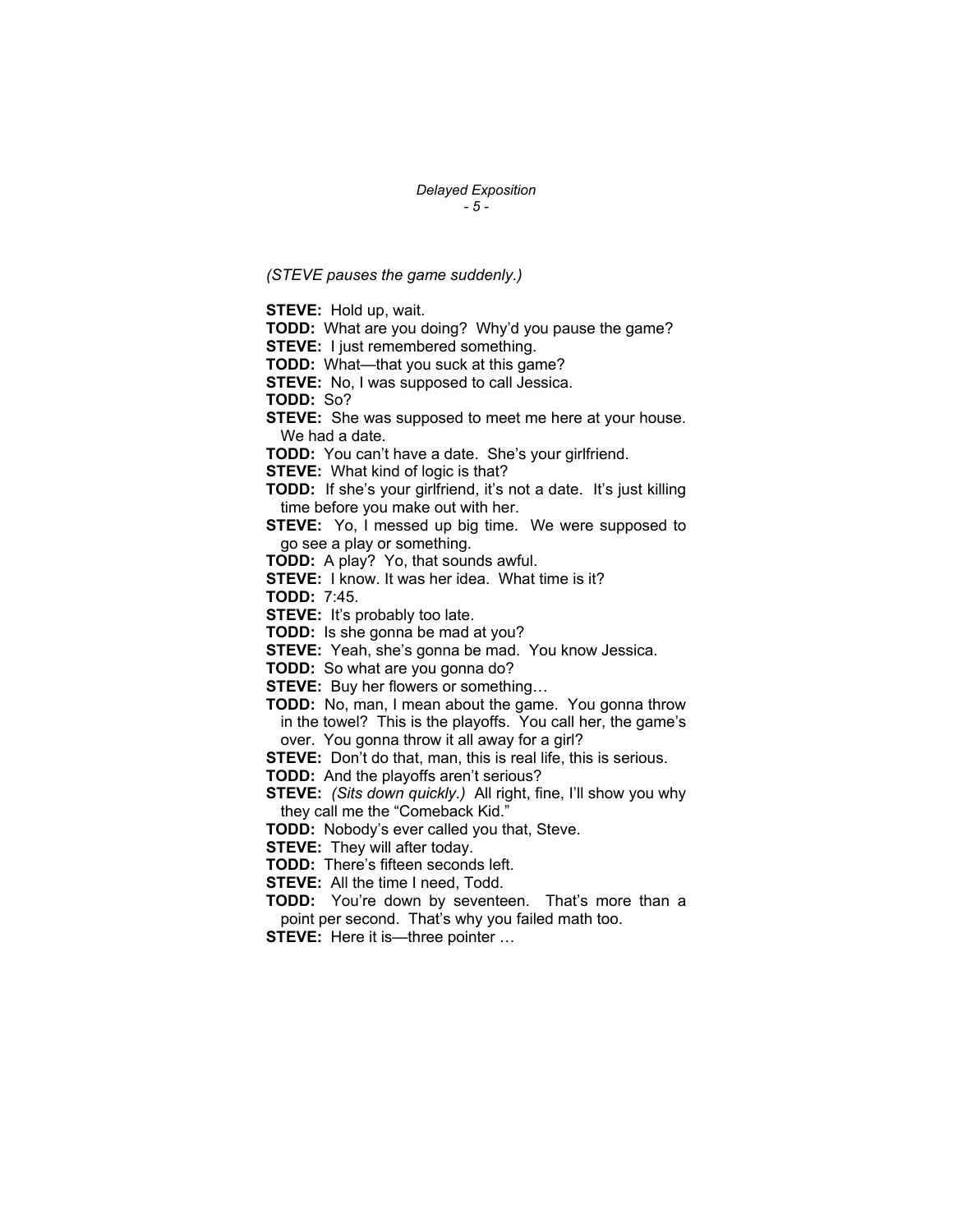- **TODD:** Four, three, two, and … one. Game over, son. You better come back from the store if you wanna keep that nickname.
- **STEVE:** So, man, so what? Shut up, sucker, let's run 'em back.

**TODD:** What does it matter? I beat you every game. You've never won a game. Ever.

**STEVE:** That just means I'm due!

**TODD:** Face it, Steve. You're no good. You're just a poor loser.

**STEVE:** Well, you're a poor winner. You know, you have a real superiority complex.

**TODD:** Well, it's easy to feel superior to you when I win all the time.

**STEVE:** You don't have to make a big deal out of everything.

**TODD:** Well, you don't have to suck at everything.

**STEVE:** That's how it is, right? I suck at everything and you just excel at everything you do, huh?

**TODD:** Pretty much, yeah.

**STEVE:** Oh yeah?

**TODD:** Yeah, son.

**STEVE:** Well, guess what.

**TODD:** What?

**STEVE:** You didn't win that game.

**TODD:** Oh, I didn't?

**STEVE:** No.

**TODD:** What are you talking about, Steve?

**STEVE:** You know why you didn't win that game?

**TODD:** Why?

**STEVE:** Simple. 'Cause there was no game.

**TODD:** What do you mean?

**STEVE:** That's right. There was no game ... because there was no television.

**TODD:** I don't know what you're talking about. Steve, you're being real weird right now.

**STEVE:** Look, here, I'll prove it to you. *(STEVE waves his hand in front of them, where the imaginary TV was.)* See? Nothing but air.